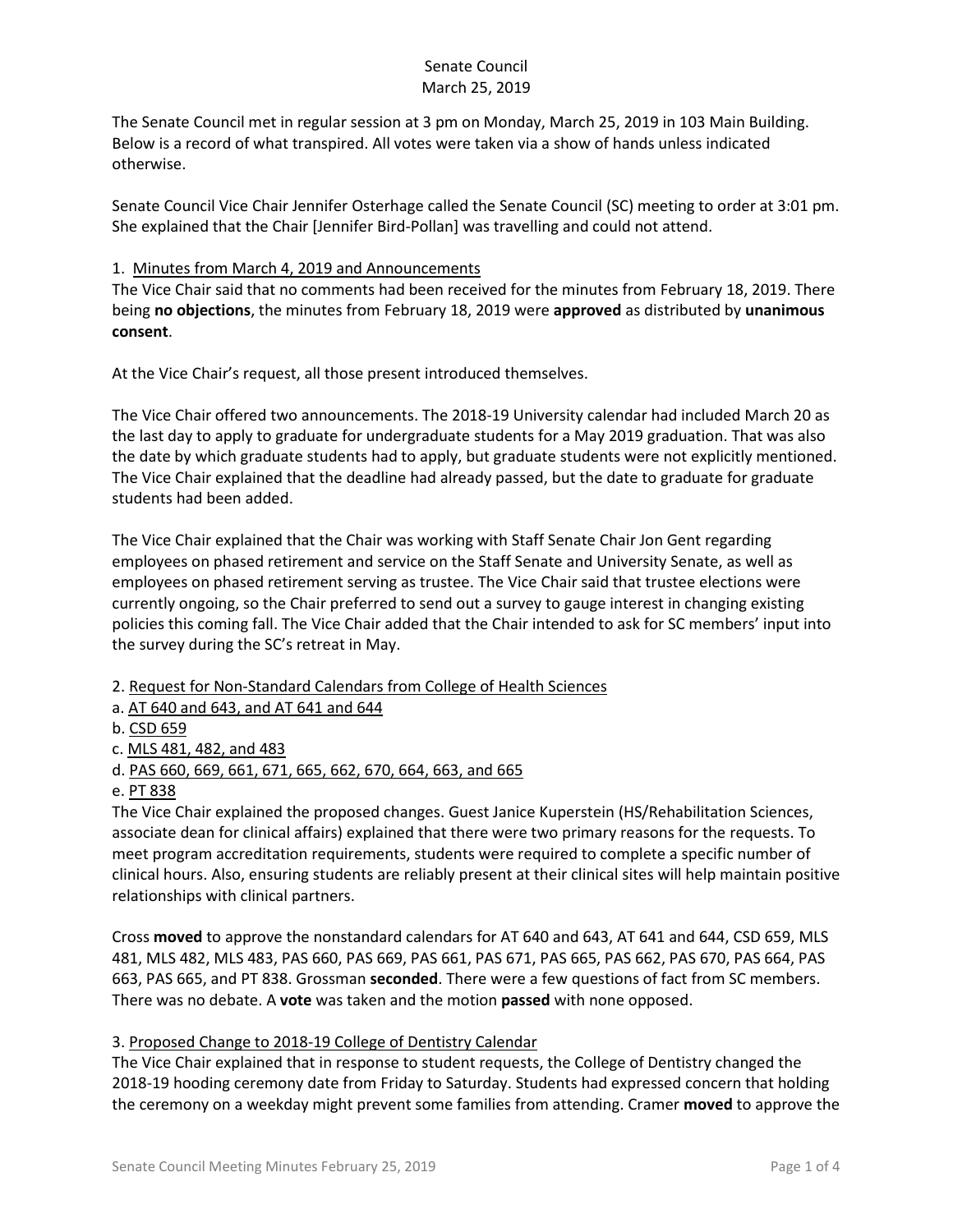# Senate Council March 25, 2019

proposed change to the 2018-19 College of Dentistry calendar and Hamilton **seconded**. A **vote** was taken and the motion **passed** with none opposed.

## 4. Committee Reports

a. Senate's Academic Programs Committee (SAPC) – Aaron Cramer, Chair

i. Proposed New MS in Science Translation and Outreach

Cramer, chair of the Senate's Academic Programs Committee (SAPC), explained the proposal. The Vice Chair called for factual questions and there were a few. The **motion** from the SAPC was a recommendation to approve, for submission to the Board of Trustees, the establishment of a new MS degree: Science Translation and Outreach, in the College of Agriculture, Food and Environment. Because the motion came from committee, no **second** was needed. The Vice Chair called for debate but there was none. A **vote** was taken and the motion **passed** with none opposed.

Because the contact person had not yet arrived, SC members were amenable to skipping ahead for the moment.

## iii. Proposed New Undergraduate Certificate in Aerospace Engineering

Cramer explained the proposal and he and Guest Suzanne Smith (EN/Mechanical Engineering) answered questions. There were a variety of questions of fact, many of which pertained to the faculty of record. When the discussion turned to debate, Vice Chair said that the **motion** from the SAPC was a recommendation to approve the establishment of a new Undergraduate Certificate in Aerospace Engineering, in the College of Engineering. Because the motion came from committee, no **second** was needed.

During debate, the faculty of record was again the primary topic of discussion. SC members commented that new program forms should include descriptions of both the founding faculty of record in addition to descriptions of how members of the faculty of record (and the director of the faculty of record) would be identified, removed, etc. Smith agreed to make some modifications to the language describing the faculty of record. When there were no further comments, a **vote** was taken and the motion **passed** with none opposed.

## iv. Proposed New Graduate Certificate in Positive Youth Development

Cramer explained the proposal and there was one question of fact. The Vice Chair said that the **motion** from the SAPC was a recommendation to approve the establishment of a new Graduate Certificate in Positive Youth Development, in the College of Agriculture, Food and Environment. Because the motion came from committee, no **second** was needed. There was no debate. A **vote** was taken and the motion **passed** with none opposed.

#### v. Proposed New Graduate Certificate in Family and Consumer Sciences

Cramer explained the proposal and there was one question of fact. The Vice Chair said that the **motion** from the SAPC was a recommendation to approve the establishment of a new Graduate Certificate in Family and Consumer Sciences, in the College of Agriculture, Food and Environment. Because the motion came from committee, no **second** was needed. There was no debate. A **vote** was taken and the motion **passed** with none opposed.

ii. Proposed New Graduate Certificate in Fundraising and Development Cramer explained the proposal. Guest Rachel Shane (FA/Arts Administration, department chair) answered one question of fact. The Vice Chair said that the **motion** from the SAPC was a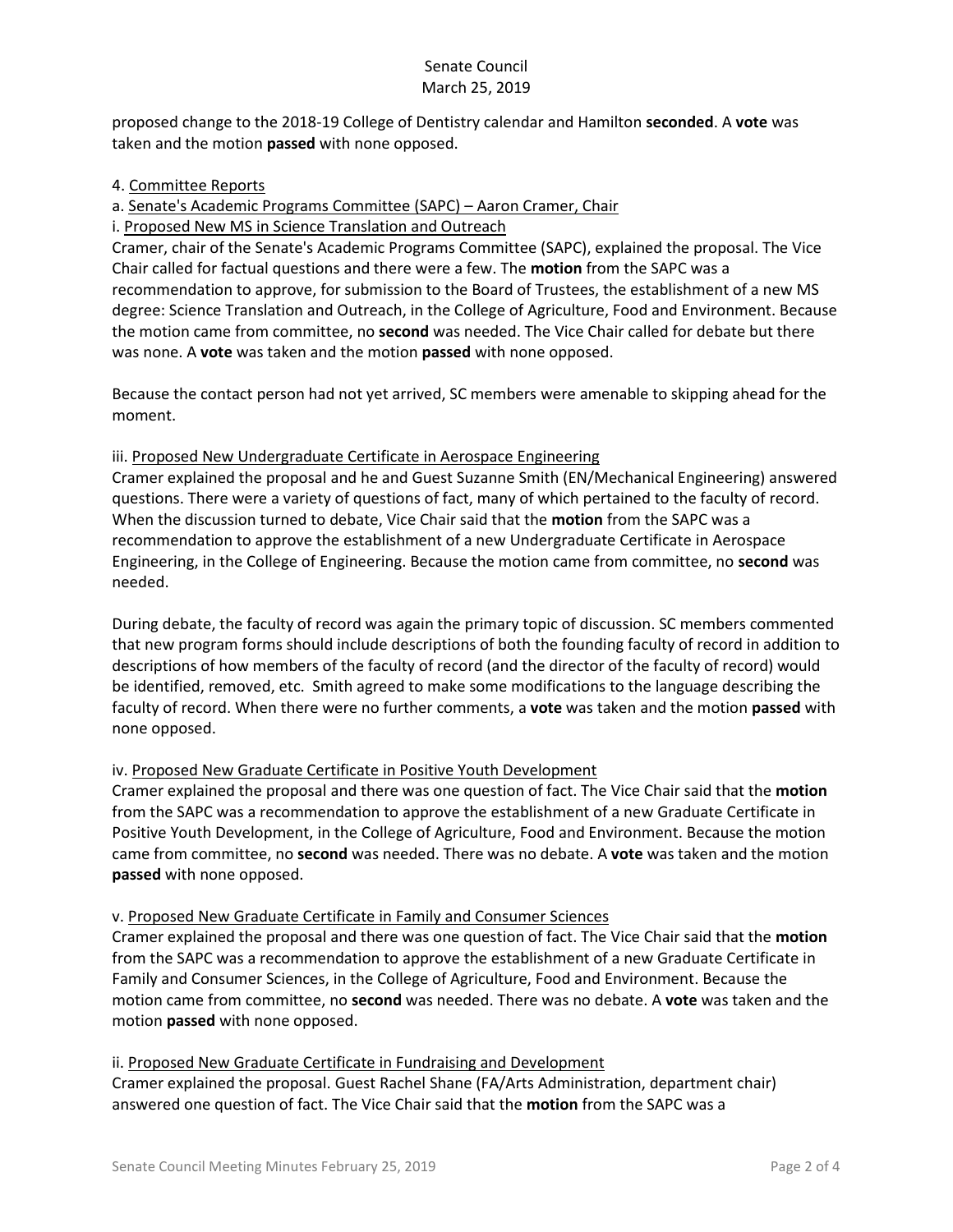recommendation to approve the establishment of a new Graduate Certificate in Fundraising and Development, in the Department of Arts Administration within the College of Fine Arts. Because the motion came from committee, no **second** was needed.

Guest Roger Brown (AG/Agricultural Economics) expressed serious concern that the proposed graduate certificate was very similar to an existing graduate certificate offered by the Martin School ["Graduate Certificate in Non-Profit Management"] He said that if a prospective student was looking into applying to the Martin School's certificate, the student could easily be confused if the Fundraising and Development certificate was also available. Brown and Shane had a lengthy exchange regarding Brown's assertion that the proposal was perhaps too broadly named and that it appeared to replicate the Martin School's existing certificate. Shane asserted that her proposed new graduate certificate was completely online, which differed substantially from the Martin School's certificate. Furthermore, Shane explained that at the request of the Martin School, she had changed some wording in two of the course proposals associated with her graduate certificate proposal, so there should be no overlap. There were no additional comments.

A **vote** was taken and the motion **passed** with none opposed.

#### 6. Discussion on Review Committee for the Institute for Free Enterprise

The Vice Chair explained that the Chair was seeking SC's continued input into the Review Committee for the Institute for Free Enterprise, specifically regarding the membership. In addition to the chair of the Review Committee, three of SC's previous nominees have agreed to serve as members. One of those members is retiring over the summer, but was still willing to participate. The Chair wanted SC's opinion about including that individual. The Review Committee's chair also suggested that one of the members of the Senate's Academic Organization and Structure Committee (SAOSC) at the time the original proposal was discussed would be good additions; he suggested three specific individuals. The Chair also wanted SC's thoughts about those three invidiuals.

After discussion, SC members made it clear that they were not concerned about the one individual's impending retirement; the sentiment expressed was that if the individual was willing to serve, so be it.

Grossman **moved** to nominate the three individuals mentioned in the Chair's email that was handed out and Brion **seconded**. A **vote** was taken and the motion **passed** with none opposed. Ms. Brothers asked if SC members wanted to re-review the membership if any of the three who were newly proposed could not participate. SC members indicated that if any of the three were unable to serve, no additional nominees needed to be brought to SC. After a brief sidebar, Cross agreed to serve as a fifth member of the Review Committee if all three newly proposed members were unable to serve, to bring the size of the Reivew Committee to five members.

#### 7. Nominees for Area and Advisory Committees

SC members discussed nominees for academic area advisory committees and other committees.

The meeting was adjourned at 5:07 pm.

Respectfully submitted by Jennifer Osterhage, Senate Council Vice Chair